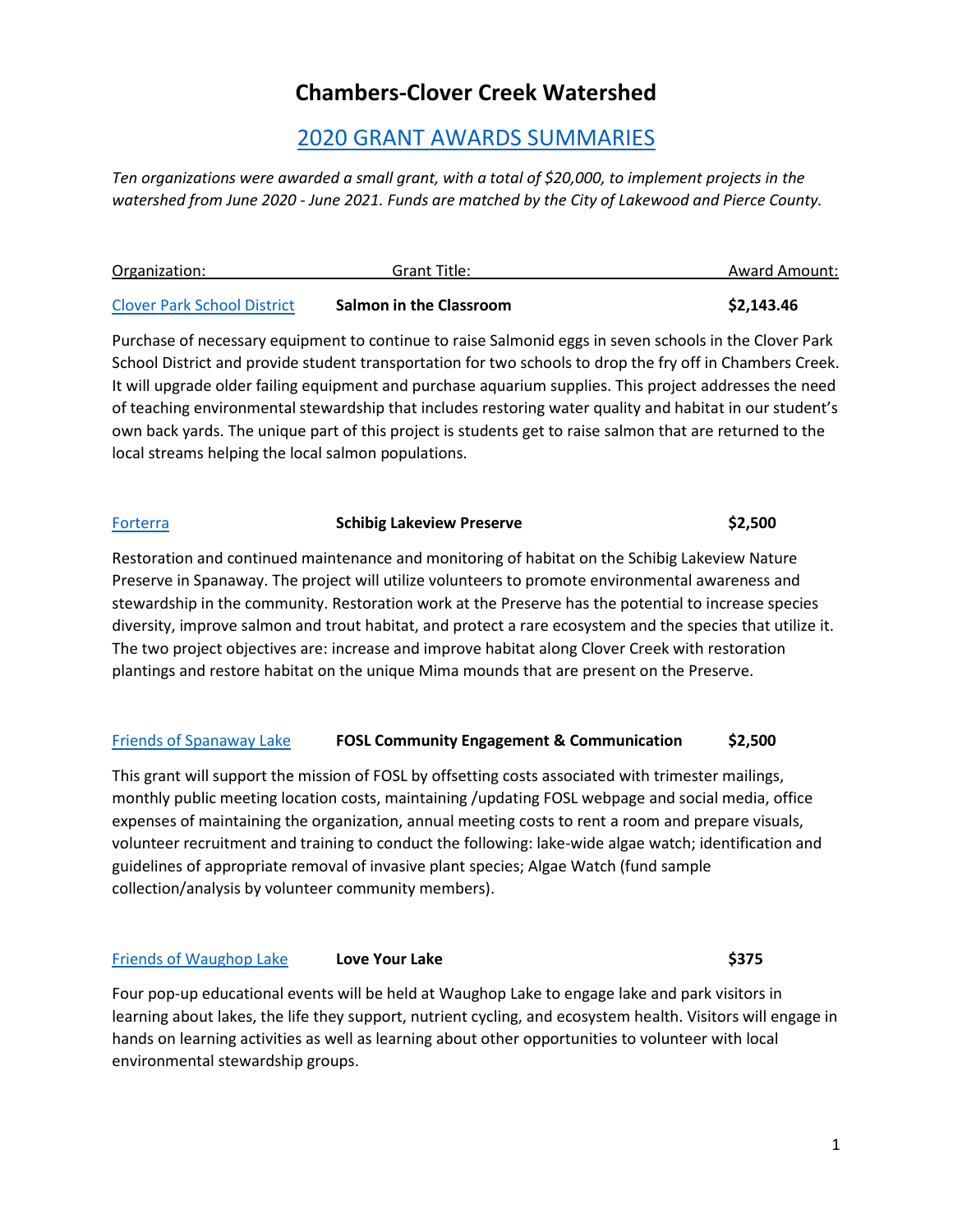### [Harbor WildWatch](http://www.harborwildwatch.org/) **Youth and Public Environmental Education in CCW \$2,500**

Offering 20 environmental education programs in K-12 classrooms located in the watershed, and five guided walking tours open to everyone about local water bodies with emphasis on the intertidal zone, freshwaters creeks and estuarine habitats.

#### [Lakewold Gardens](http://lakewoldgardens.org/) **Lakewold Gardens Lakeshore Invasive Removal and Restoration \$1,924**

Conduct a nearshore restoration project on the lake, removing invasive species including English ivy, and re-planting with native and non-invasive plants at Lakewold Gardens, a 10-acre public garden located on Gravelly Lake. Funds will be used to purchase equipment and hand tools to be used by volunteers.

### [Pacific Lutheran University](https://www.plu.edu/) **Chambers-Clover Creek Watershed Archive at PLU \$2,500**

Creation of a Chambers-Clover Creek Watershed (CCCW) Archives Collection at Pacific Lutheran University. This grant will fund compensation for student workers who will – with training and ongoing guidance from our PLU Archives staff – catalog and digitize CCCW related materials collected from community members and already available in the holdings of the Pacific Lutheran University Archives and Special Collections. Support from this grant will also be used to purchase archival quality boxes, folders, and other materials required for optimal storage of the collection to ensure long-term preservation. This archives collection will provide a centralized home for watershed-related materials, addressing the concerns of some community members that their own observations of watershed change will be lost with the passing of time. The long-term outcome of this project will be a rich collection of watershed-related resources that are available to the public through a searchable online database.

# [Tacoma Nature Center](https://www.metroparkstacoma.org/wp-content/uploads/2019/05/WaterSleuthsTeachersPacket.pdf) **Water Sleuth Project 2020 \$2,500**

The Water Sleuth project will provide opportunities for up to 180 students to receive a classroom (outreach) program and participate in a school field trip to the Tacoma Nature Center. It will give six classrooms of 5th grade students a greater understanding of watersheds and their own role in the conservation of our local wetlands, promote conservation of natural resources by youth and their families, help classroom teachers meet the required standards for inquiry-based science education, and increase the use of Snake Lake as an area for focused nature and scientific studies**.**

#### [Tacoma Tree Foundation](https://www.tacomatreefoundation.org/) **Multilingual Tree Planting and Tree Care Video Series \$1,559.54**

The goal of this project is to increase access to information about how to plant and care for trees. In order to make planting and tree care more accessible, we will produce three short films in two languages (English and Spanish) and translated in another two languages (Vietnamese and Korean). The films would include: 1) best practices in tree planting, 2) how to care for a young tree (basic pruning and watering), and 3) how trees relate to water quality in the Puget Sound.